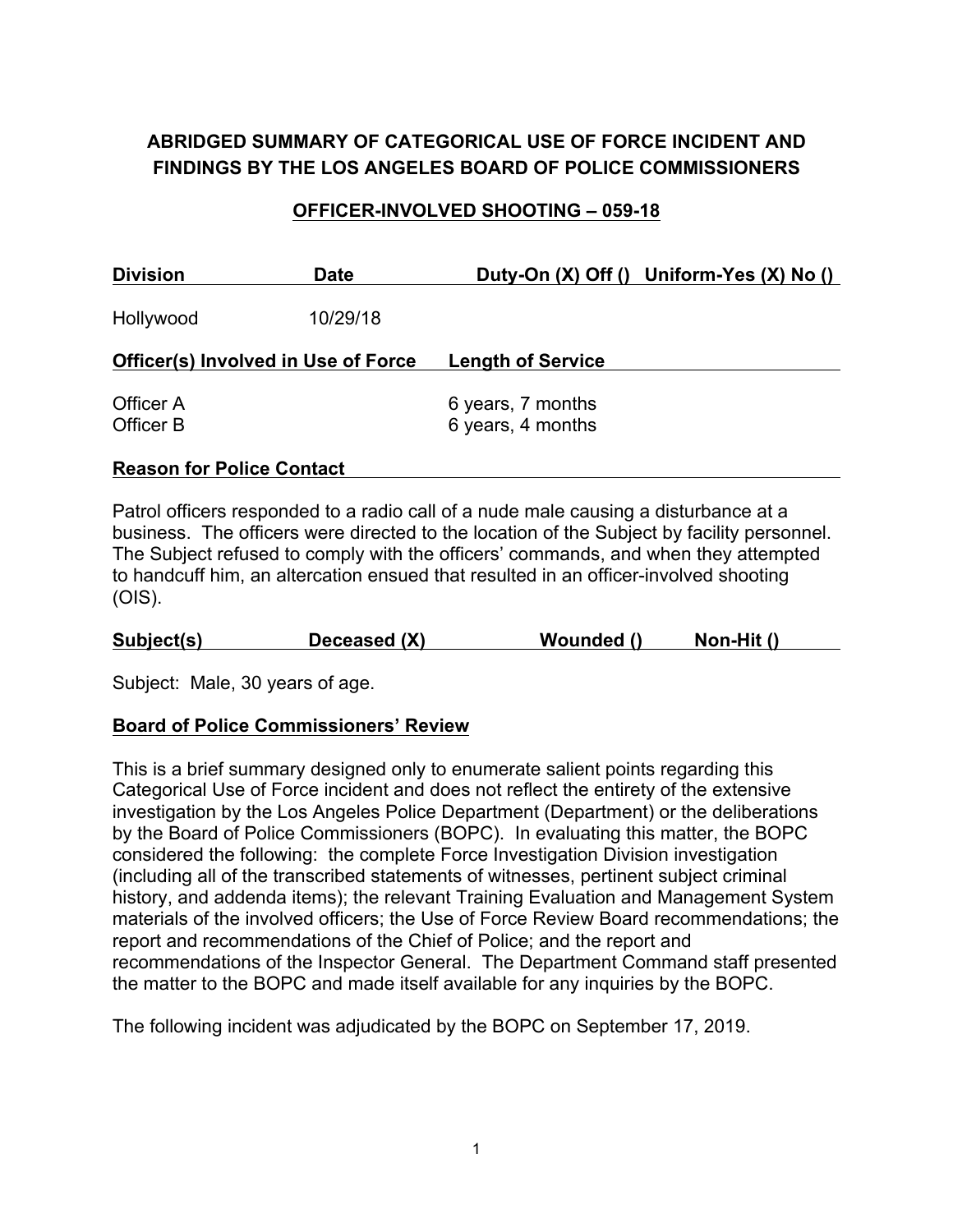#### **Incident Summary**

Witness A was an employee at the business where this incident occurred. Witness A started his shift early that morning and conducted a visual inspection of all the areas inside the location. One of his specific duties on that day was to close the restrooms and locker rooms for remodeling. Witness A used two benches stacked on top of one another to barricade the entrance. Witness A also hung yellow tape across the doorway with a sign that said the locker rooms were closed.

During the early morning hours, the Subject entered the gym wearing a football jacket and khaki pants. The Subject walked past the unmanned front desk and did not checkin as is required by rules of the business. The Subject walked toward the locker room area, removed the yellow tape, moved the benches, and entered the locker room. Shortly thereafter, the Subject entered the women's locker room. Two construction workers, Witnesses B and C, were inside working on a renovation project. A short time later, Witness A entered the women's locker room and discovered the Subject inside. At this point, Witness A asked the Subject to exit the locker room and leave the business.

Surveillance video depicts the Subject and Witness A walking out of the women's locker room and talking in the hallway. While doing so, the Subject removed his jacket and moved in close toward Witness A in an apparent effort to physically intimidate him. According to Witness A, he told the Subject that he (the Subject) was rude and asked him to leave the business. The Subject complied.

A short time later, the Subject returned to the business carrying two white plastic bags in his hands. Witness A, who was standing behind the front counter, saw the Subject enter and requested that he "punch-in," to which the Subject replied, "If I'm going to punch anybody, it's going to be you." The Subject ignored the check-in procedure and again walked past Witness A. As the Subject walked away, Witness A asked the front desk clerk, Witness D, to call the police.

Witness D called 9-1-1 and advised Communications Division (CD) of the incident. The call for service was classified as "non-coded," with comments that read in part that the Subject was verbally threatening employees, causing a disturbance, and refusing to leave.

The Subject entered the women's locker room that was closed for repairs and asked Witnesses B and C (construction workers) if he could use the shower. Witness B led the Subject to the men's locker room, moved the benches from the doorway and allowed him to enter the locker room.

A short time later, Witness A called CD, stating the Subject was harassing members of the business and putting his hands on other people, and that the situation was becoming more serious.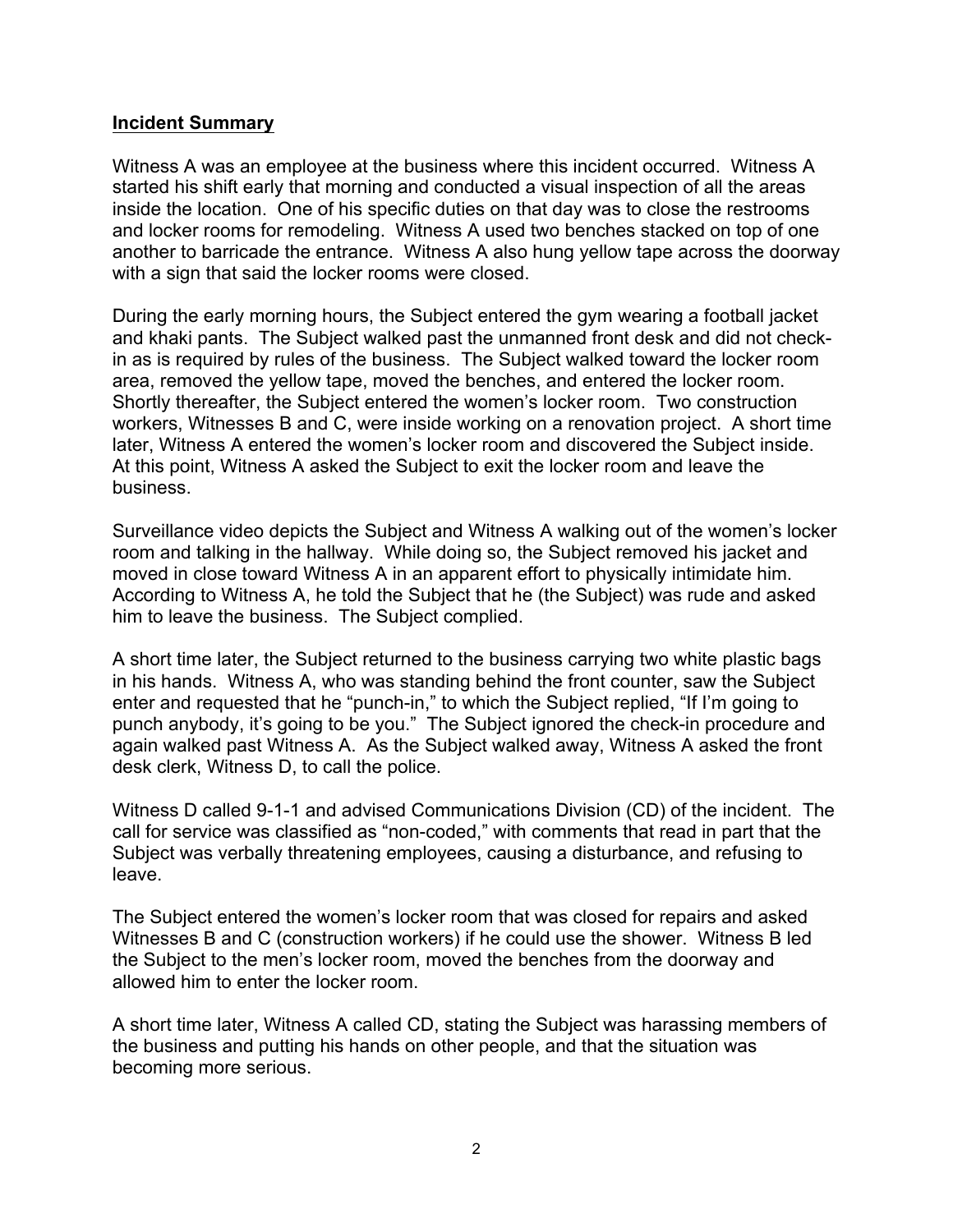The call was upgraded, and CD broadcast to additional Area units that in addition to the Subject creating a disturbance, he was attempting to grab customers and employees.

Officers A and B were assigned the call. The officers were in a marked black and white police Sport Utility Vehicle equipped with a Digital In-Car Video System (DICV). According to Officers A and B, they had been partners working patrol for approximately one year. During that time, they routinely discussed tactics, contact and cover roles, and would frequently debrief incidents. They also discussed hypothetical situations and how they would handle those scenarios should they arise. According to Officer B, they had recently received training pertaining to the encounters with persons with mental illnesses. Officers A and B acknowledged the call on their Mobile Digital Computer (MDC) and responded.

According to Officer B, they did not have any discussions as they responded to this incident.

Meanwhile, back at the business, two security guards, Witnesses E and F, believed they were summoned by Witness A to the business location. According to Witness A, the security guards arrived at the business without being requested. Witness A briefed the security guards of the ongoing incident and then led them to the locker room where the Subject was located. According to Witness F, he approached the Subject and requested that he leave the business, and the Subject refused.

Witness A dialed 9-1-1 a second time and informed CD the Subject was irate, naked, and was trying to fight people. Witness A told CD, "That sounds like an emergency, right?" CD provided additional information that the Subject was naked, being aggressive, and committed a battery.

Officers A and B arrived at the location and used their police radio to place themselves at scene. The officers exited their vehicle and activated their Body Worn Video (BWV). Officers A and B walked through the entrance of the business and met with Witnesses A, E, and F. As Witness A led the officers toward the Subject's location, Witness A briefly informed them that Subject had hurt members of the gym and was irate. The group then approached the men's locker room.

The entrance to the locker room was still barricaded, with two stacked benches and yellow caution tape. Witness A moved the benches to allow the officers to enter. Officers A and B entered the men's locker room with Witnesses A, E, and F following behind. As the officers entered, they observed the Subject in a shower stall. The Subject was nude and drying himself with a small white towel. According to Officer A, the agreement was for Officer A to be the designated contact officer, and Officer B would act as Officer A's cover. However, they would adjust their roles if necessary.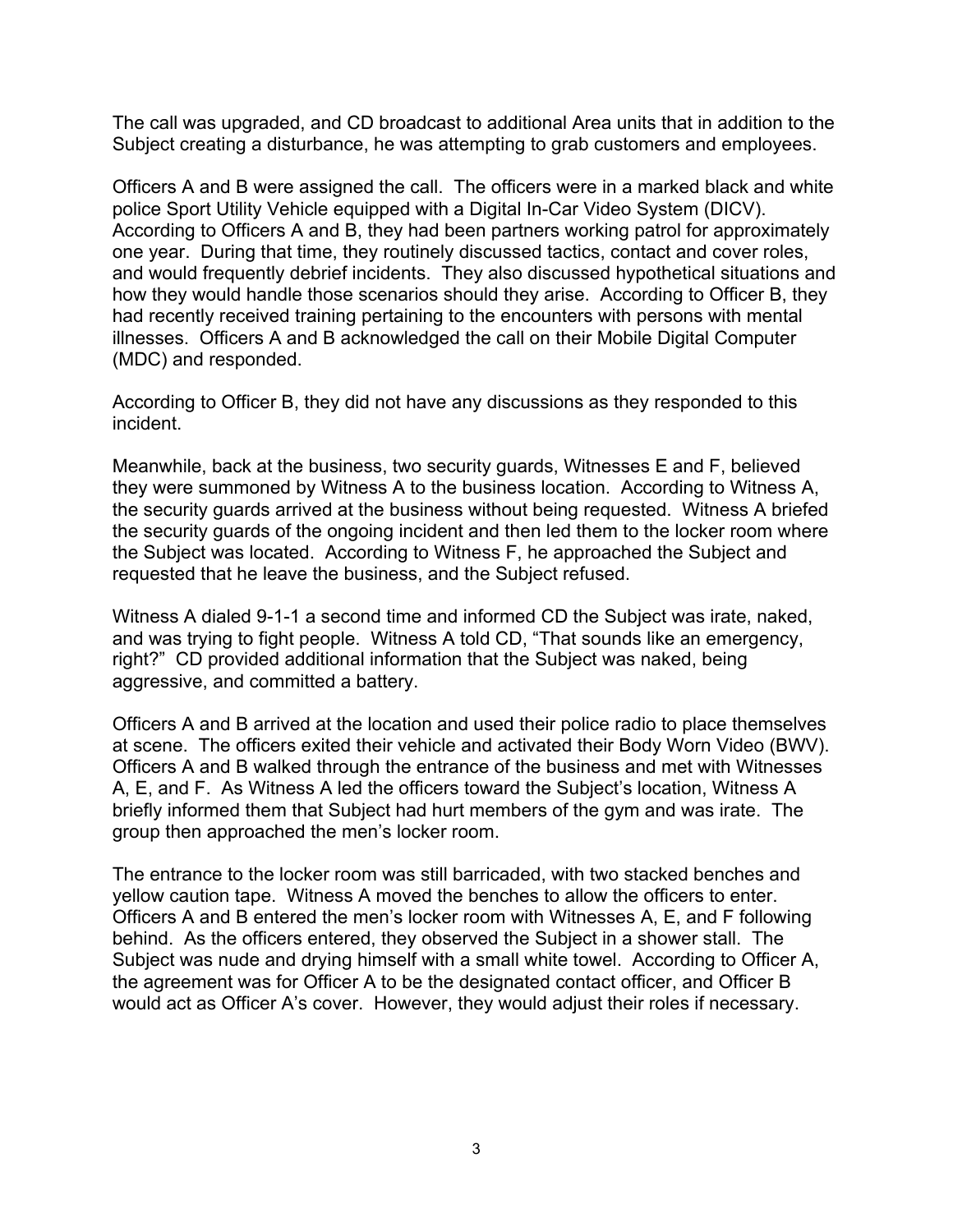For over four minutes, as captured by their BWV, Officers A and B attempted, without success, to verbalize with the Subject and to gain his voluntary compliance. First, they advised the Subject that he needed to get dressed and leave the location. The Subject at times ignored them, feigned that he was drying himself off, raised the music on his cellphone, danced while naked, told the officers to shut up, and then displayed his middle finger. The officers' BWV depicts that they repeatedly asked the Subject to comply with their requests, but the Subject refused to do so. According to the officers, they were trying to avoid the need to go "hands-on," so they continually altered their verbal tactics and by raising and lowering the audible level of their voices. All attempts to obtain the Subject's compliance proved unsuccessful. Officer A turned toward Officer B, who was behind Officer A, and nodded at Officer B, signaling that they were going to go "hands-on" to detain the Subject.

The officers had previously placed black latex gloves on their hands. Simultaneously, both officers approached the Subject and grabbed him by the arms, with Officer A on the right and Officer B on the left. Officer A had a set of handcuffs in his/her left hand and with his/her right hand, he/she grabbed the Subject's right arm slightly above the elbow. Officer A then handcuffed the Subject's right wrist. As this was occurring, Officer B was attempting to control the Subject's left wrist with his/her left hand and the Subject's elbow with his/her right hand. The Subject resisted by tensing up, which prevented the officers from handcuffing both arms. Both officers specifically gave the Subject directions to stop resisting and to submit to their commands.

The officers continued to struggle with the Subject as they attempted to complete the handcuffing procedure. Officer B attempted to use a reverse C-grip with a wrist flex by forcing the Subject's left arm behind his back, but the Subject was able to pull his left arm away, which prevented the officers from completing the handcuffing procedure.

Officer A can be heard telling Officer B (on BWV) that he/she was going to reach for one of the handcuffs to connect them to form a daisy chain. According to Officer A, the Subject was a large man, therefore, using two sets of handcuffs and attaching them together would have made it easier to handcuff him. As Officer A was attaching the handcuffs together, the Subject broke free from Officer B by pulling his left arm away. The Subject yelled, "Hey brah [sic], what the fuck is going on here?"The Subject continued to pull away from the officers and resist the officers' attempts to handcuff him. Officer A can be heard continuously verbalizing without success for the Subject to calm down. The officers then forced the Subject against the wall and used their body weight on him to force his hands behind his back. Officer A was then able to interlock the two handcuffs together while Officer B attempted to regain control of the Subject's left arm.

Officer B's BWV camera was knocked off its magnetic mount, fell to the floor, and landed with the camera lens facing the ceiling. From this angle, the camera continued recording the officers' attempts to control the Subject. Officer B's BWV video depicted the Subject raising his left hand above his head, which prevented Officer A, who was much shorter than the Subject, from reaching the Subject's arm. As Officer A was attempting to control the Subject's right wrist and arm, Officer A's BWV camera was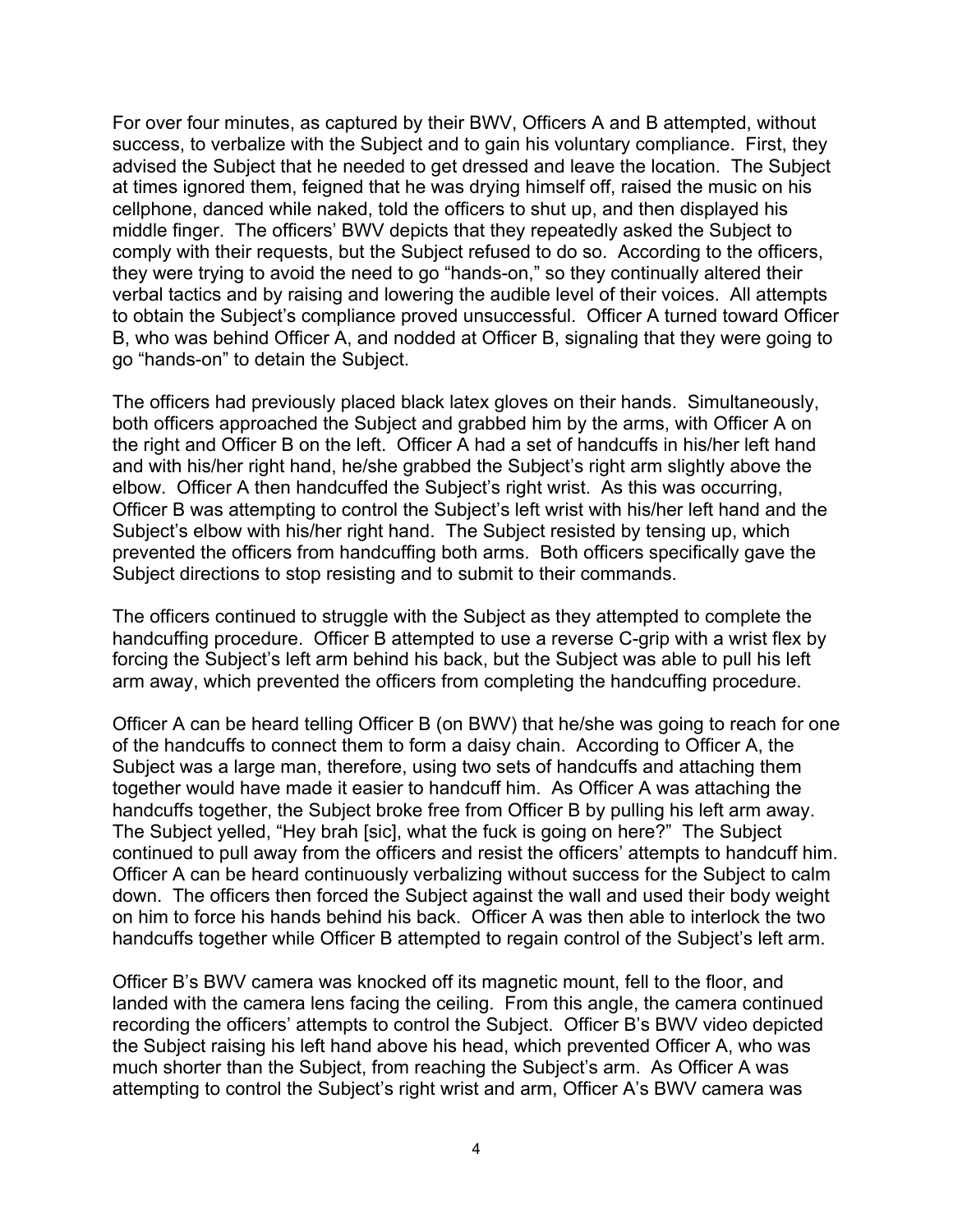also knocked off its magnetic mount and fell to the ground. It landed with the lens facing the floor. This too resulted in continued audio capture, but no video footage from that point on.

The ongoing altercation resulted in the officers and the Subject moving out of view of either BWV camera. The following account is a summation based on the statements of the involved officers and eyewitnesses.

According to Officer B, he/she was able to place the Subject's left arm behind his back by grabbing the Subject's left wrist with his/her right hand, grabbing the Subject's left elbow with his/her left hand, and forcing the Subject's arm behind his back. During this time, the officers were communicating with the Subject to stop tensing up, but he continued to pull his arms straight and resisted the officers' attempts to handcuff him.

The officers then switched sides to better control the Subject. They pushed him against the wall with their body weight and used the wall as a controlling agent. Eventually, Officer A was able to grab the Subject's left arm and bring it down toward his waist area. Officer A then used his/her shoulder to pin the Subject to the wall as Officer B attempted to control the Subject's right arm. The Subject continued to resist by pushing himself away from the wall with his left arm.

According to Officer B, the Subject broke away from his/her grasp and pulled his right elbow backwards, striking him/her in the face. Officer A broadcast an additional unit request on the police radio. According to Officer A, he/she was able to request an additional unit because they were holding the Subject against the wall and he had relaxed. However, the Subject was not handcuffed with his hands behind his back, and the officers were not in complete control of him at this time.

According to Witness A, he returned to the locker room and observed the officers holding the Subject against the wall. According to Witness A, Officer B was on the Subject's right side and Officer A was on his left side.

The Subject continued to resist the officers, and Officer A broadcast to upgrade his/her request for an additional unit to a backup. The units responding to the backup request were Sergeant A, along with Officers C, D, E, F, G, H, I and J.

According to Officer A, during the struggle, Officers A and B and the Subject had moved toward the sinks located in the locker room. Officer A unholstered his/her TASER, removed the dart cartridge, placed the TASER prongs on the Subject's chest, and warned him, "I'm going to tase you if you don't stop resisting. Relax!" The Subject did not respond and continued to resist the officers.

According to Witnesses E and F, Officer A placed his/her TASER on the sink prior to activating it on the Subject. Witness E believed Officer A recovered his/her TASER and used it by placing it on the left side of the Subject's stomach.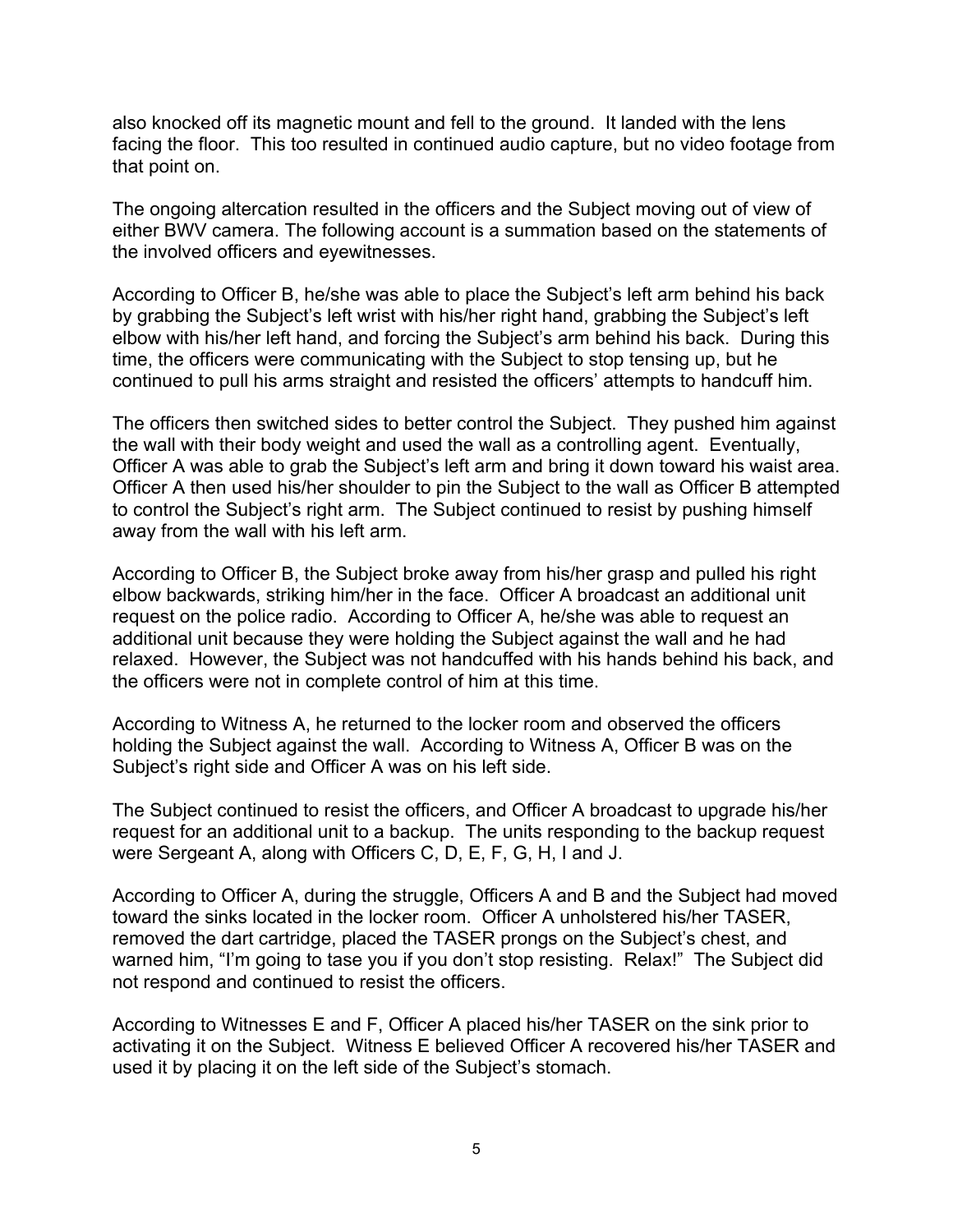Officer B unholstered his/her TASER but did not give a warning to the Subject. According to Officer B, he/she believed the Subject was listening to the officers and further believed he would attempt to break free if he was warned about the use of the TASER.

According to Witness F, he heard both officers give a warning to the Subject that he was going to be tased if he did not cooperate.

According to Officer B, he/she fired the TASER into the Subject's back with his/her left hand from an approximate distance of one foot. The activation lasted for five seconds. Officer B maintained control of the handcuffs with his/her right hand as he/she fired the TASER. Officer A, who earlier had removed the cartridge from his/her TASER, applied the contact prongs onto the Subject's chest. Officer A utilized his/her TASER in drive stun mode and activated it for five seconds.

According to Witness F, he believed the Subject began to act more aggressively as the officers were reaching for their TASERS.

According to the TASER Report, Officer B activated his/her TASER two more times. According to Officer B, both additional activations had no apparent effect on the Subject.

Officer A activated his/her TASER for a second time. Officer A placed the device against Subject's chest and, utilizing the TASER in drive stun mode, activated the TASER for five seconds. This also had no effect on the Subject.

After being tased, the Subject struck Officer A multiple times in the face and head area with his fist that was handcuffed. According to Witness F, the force of the punches knocked Officer A into the lockers and walls. This caused Officer A to bounce back toward the Subject, who then struck Officer A in the face again. According to Officer A, the Subject's punches caused him/her to lose control of his/her TASER, which fell to the ground. According to Witness F, he believed that Officer A was punched more than eight times.

According to Officer B, he/she could not see his/her partner because the Subject was in front of him/her, and the Subject's extremely large frame was blocking his/her view. After Officer B activated his/her TASER the third time, the Subject turned and punched Officer B. According to Officer B, he/she and the Subject were face to face, and Officer B estimated the Subject had struck his/her face with his right fist approximately four times.

According to Witness F, he believed that the Subject was striking Officer B in the face with his half-open hand. Also according to Witness F, Officer B was bleeding from his/her mouth as the Subject was hitting him/her. Meanwhile, Officer A was still dazed and disoriented from the Subject's punches. Officer B was knocked to the ground by the Subject and was attempting to defend himself/herself. The Subject grabbed the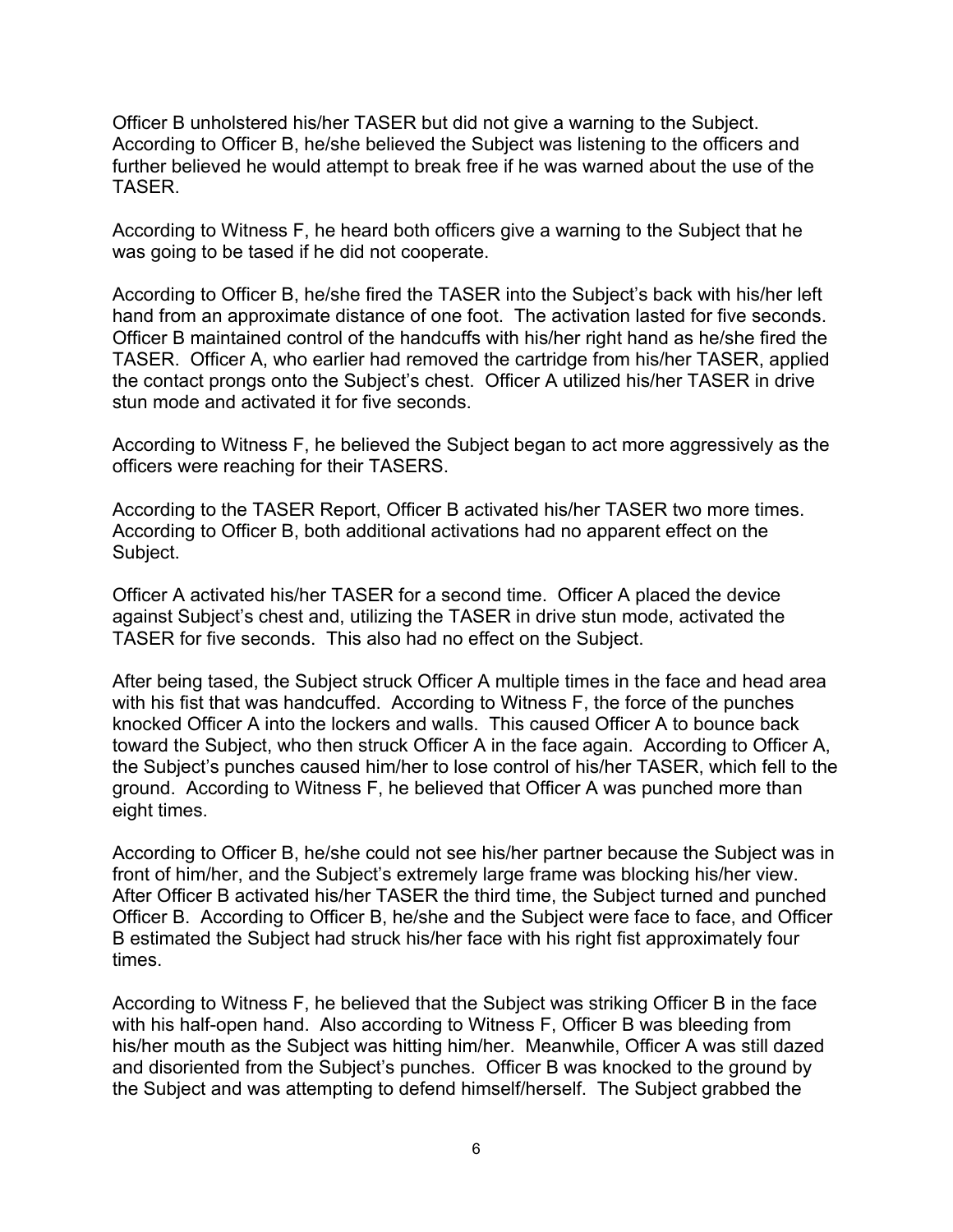TASER with his left hand and began to push the TASER into Officer B's face, simultaneously hitting Officer B with his right fist, which had the handcuffs attached.

Officer B activated his/her TASER a fourth time. According to Officer B, he/she felt the electricity from the TASER surging through his/her right hand. Officer B's TASER was activated for a fifth time. Officer B believed he/she may have triggered the TASER the fourth and fifth times as he/she was trying to prevent the Subject from pushing the TASER into his/her face.

However, also according to Officer B, he/she had no independent recollection of doing so and was also unsure if the Subject had pressed the trigger. According to Officer B, it could have been the Subject who pressed the trigger during the struggle, specific to the fourth and fifth TASER activations.

According to Officer B, he/she believed the Subject was standing over him/her for approximately 30-40 seconds as he struck him/her multiple times on the right and left side of his/her head. Officer B does not believe that he/she lost consciousness.

According to Witness F, moments prior to the OIS, while the Subject was straddling Officer B, the Subject grabbed Officer A's gun and attempted to pull it out of its holster. Witness F further stated that the Subject was unable to remove the gun because Officer A pushed the Subject away.

Officer A had no recollection of the Subject grabbing his/her service pistol.

According to Witness F, while attempting to assist the officers during their struggle with the Subject, the Subject grabbed Witness E by his jacket and grabbed him (Witness F) by the neck. The Subject pushed Witness E away from him and choked Witness F. Neither Witness E nor Witness F was injured in the altercation, and they did not seek medical attention.

According to Officer A, he/she saw the Subject striking his/her partner multiple times in the head. Officer A observed the Subject standing over Officer B, throwing massive punches at high velocity to Officer B's face, and he/she saw the chain of the handcuffs hitting Officer B. According to Officer A, it looked like the Subject was trying to kill Officer B.

According to Officer A, fearing for the life of his/her partner, and to stop the Subject's actions, he/she unholstered and drew his/her service pistol. Officer A fired five rounds in rapid succession at the Subject. Officer A did so from an approximate distance of 5-7 feet. Officer A fired his/her first round at the Subject as he was punching Officer B. Officer A fired a second round because the Subject continued to punch Officer B. Officer A fired a third and fourth round because the Subject was still punching Officer B. As Officer A fired his/her fifth round, the Subject fell back away from Officer B. According to Officer A, he/she briefly assessed between all the rounds fired, taking into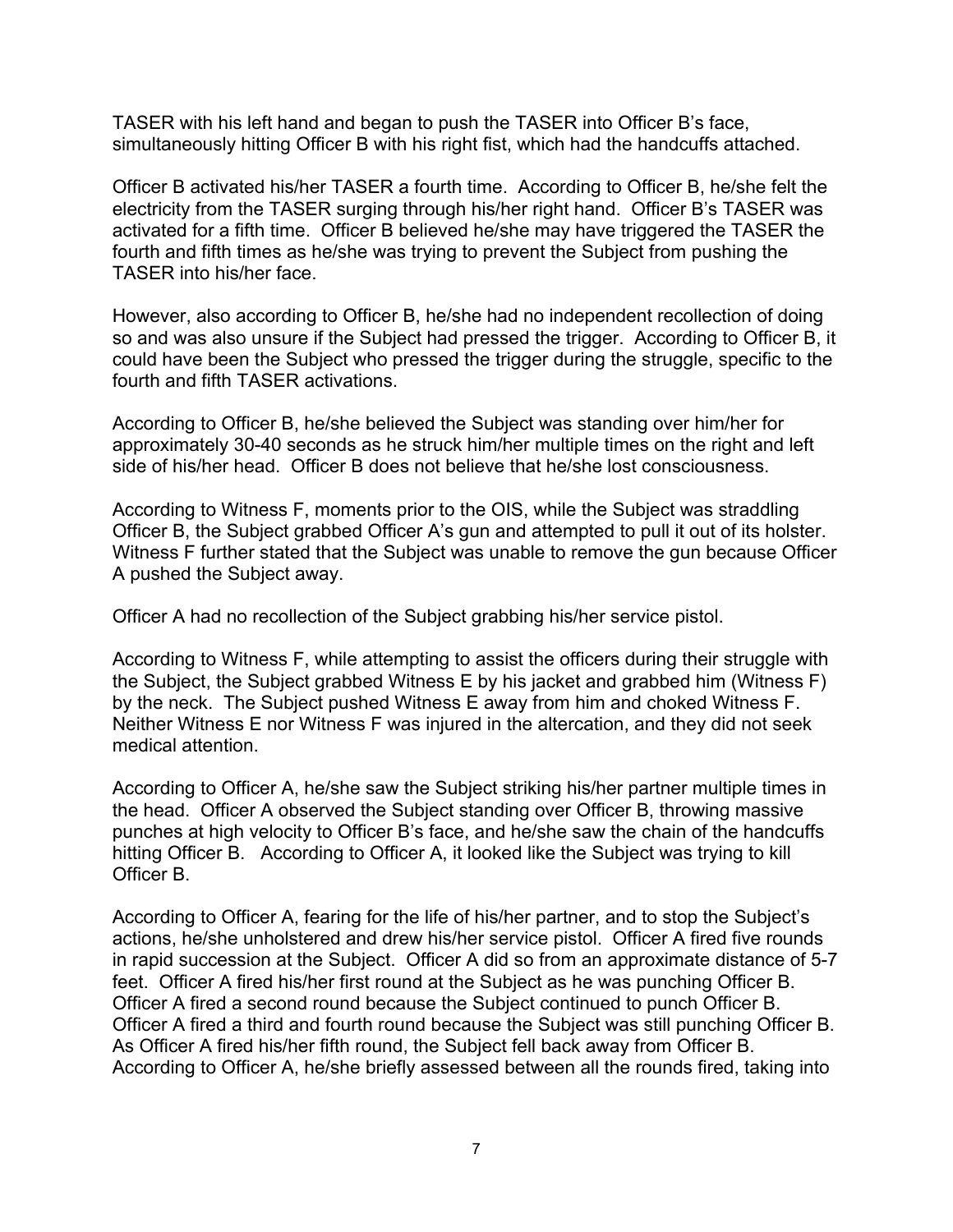consideration the exigent circumstances and the likelihood that his/her partner was going to suffer serious bodily injury and/or death.

According to Witness E, he believed Officer A fired two volleys. The first volley was four rounds. Then there was a two to three second pause and then another volley of three more rounds. Although Witness E stated he heard both volleys, he only observed Officer A fire the last three rounds.

According to Witness F, Officer A fired his/her first round, there was an approximately two second pause, and then Officer A fired a second volley of four more rounds in rapid succession.

According to Witness F, Officer A fired two rounds at the Subject. After the second round, the Subject let go of Officer A's wrist. Witness F believed that the Subject looked at Officer A and then began to walk toward him/her, and that Officer A fired two more rounds.

After Officer A fired his/her fifth and final round, the Subject fell back and landed with his head against the wall, underneath a nearby vanity table. According to Officer B, the Subject gained control of his/her TASER as he was shot and falling back away from him/her. According to Officer B, as the Subject fell down to the ground, he had the TASER in what Officer B believed to be his left hand.

According to Witness F, he believed Officer A's TASER flew out of his/her hand when the Subject struck him/her.

According to Witness E, he believed the officers dropped their TASERs when they began to fight with the Subject.

Prior to the OIS, Witness F stated he had requested that Witness E assist him in dragging Officer B to safety by his/her legs as the Subject was striking him/her in the face. According to Witness F, Witness E declined and exited before Witness F. However, the surveillance video clearly depicts Witness A as the first person out of the locker room, followed two seconds later by Witness F, with Witness E exiting approximately six seconds later.

Officers A and B did not immediately approach the Subject after the OIS to handcuff him because he was still holding the TASER in his left hand and therefore unsafe to approach.

Based on the interior surveillance video at the business, Witnesses A and F were not inside the locker room at the time of the OIS, and Witness E was in the process of exiting the locker room.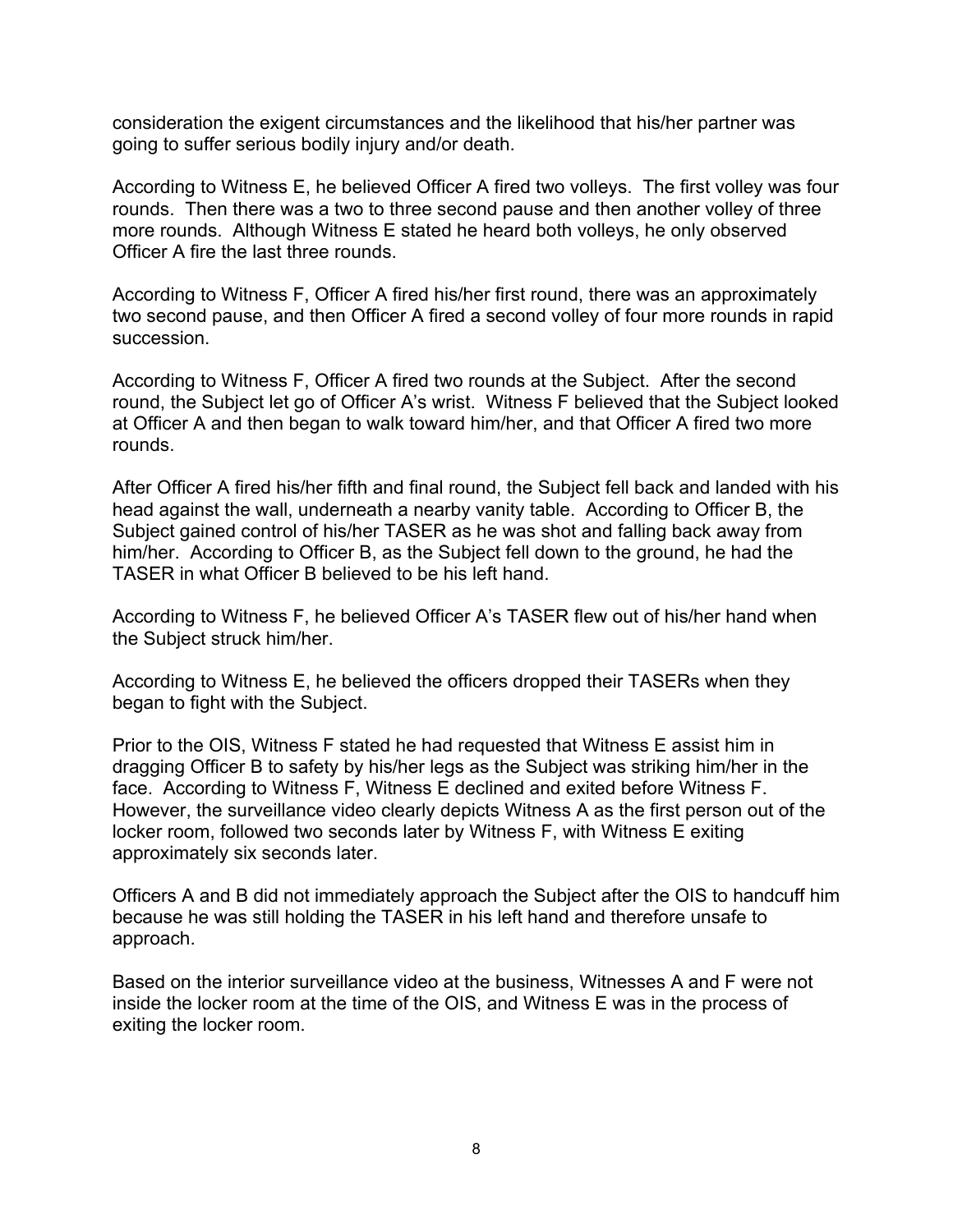Officer A broadcast on the police radio a call of "shots fired, officer needs help, Subject down". Communication Division broadcast the information on the Hollywood Base Frequency.

Officers A and B were alone in the locker room with the Subject for approximately 10 seconds, after the OIS, before Witnesses E and F re-entered the locker room. Officer B broadcast on the Hollywood Base Frequency for a Rescue Ambulance (RA) to respond to render medical aid to the Subject.

Officers A and B continued to be alone in the locker room with the Subject for approximately one minute and fifty-three seconds prior to the first responding units arriving. When assisting officers arrived, they were met by Officer B at the entrance to the men's locker room. Officer B moved the stacked benches and the yellow caution tape and escorted the additional officers into the locker room. Officer E's BWV depicted Officer A with his/her pistol unholstered in a low-ready position and pointed at the Subject, who was laying on his back. Officer E's BWV also depicted the Subject holding a TASER in his left hand in an overhand grip. The TASER's cartridge wires were exposed and tangled in and around the Subject's left hand and between his fingers, with blood spatter on the TASER.

LAFD personnel arrived at the scene and determined the Subject to be deceased.

### **Los Angeles Board of Police Commissioners' Findings**

The BOPC reviews each Categorical Use of Force incident based upon the totality of the circumstances, namely all of the facts, evidence, statements and all other pertinent material relating to the particular incident. In every case, the BOPC makes specific findings in three areas: Tactics of the involved officer(s); Drawing/Exhibiting of a firearm by any involved officer(s); and the Use of Force by any involved officer(s). Based on the BOPC's review of the instant case, the BOPC made the following findings:

# **A. Tactics**

The BOPC found Officers A and B's tactics to warrant a finding of Administrative Disapproval.

# **B. Drawing/Exhibiting**

The BOPC found Officer A's drawing and exhibiting of a firearm to be In Policy.

# **C. Non-Lethal Use of Force**

The BOPC found Officers A and B's non-lethal use of force to be In Policy.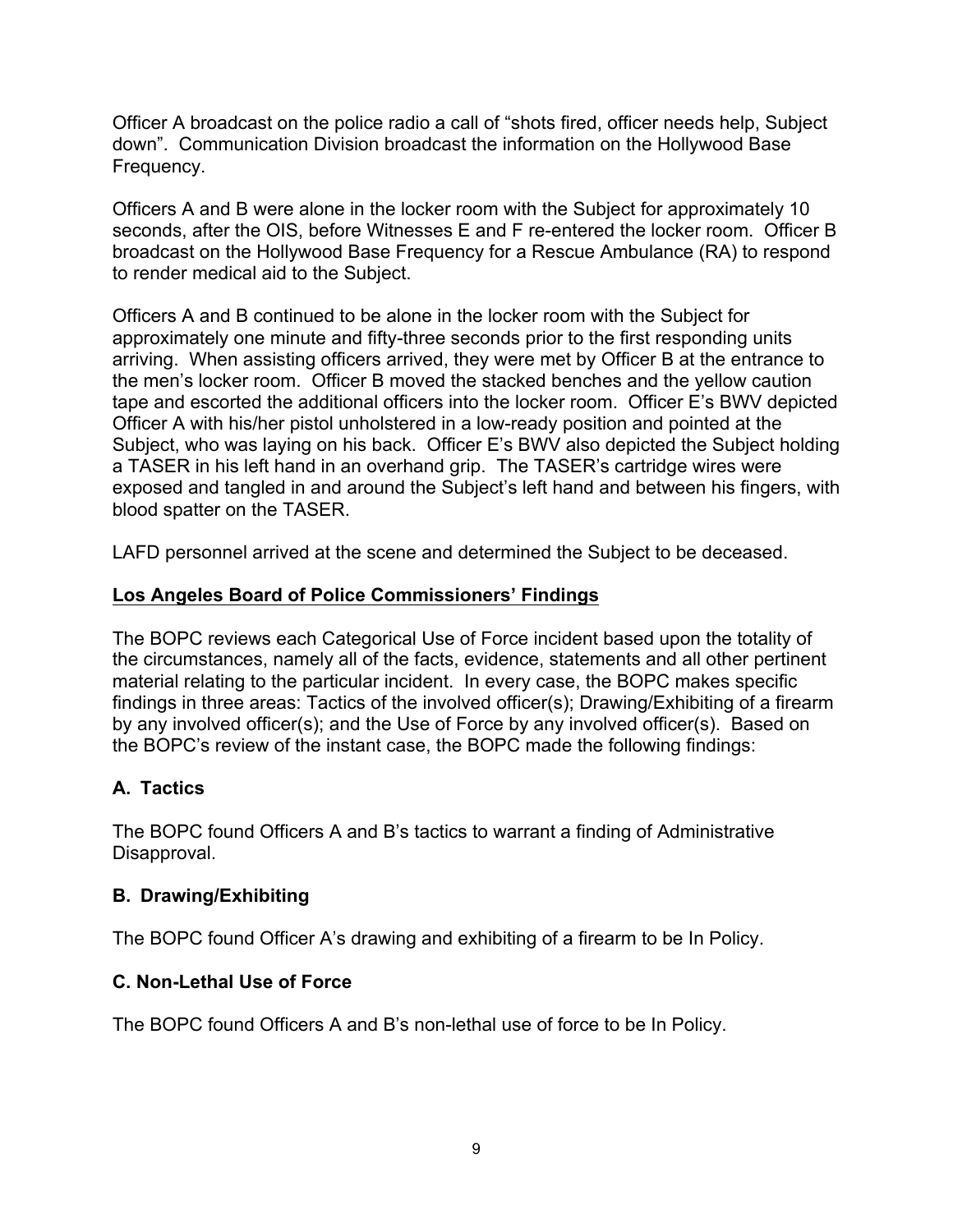## **D. Less-Lethal Use of Force**

The BOPC found Officers A and B's less-lethal use of force to be In Policy.

### **E. Lethal Use of Force**

The BOPC found Officer A's lethal use of force to be Out of Policy.

### **Basis for Findings**

In making its decision in this matter, the Commission is mindful that every "use of force by members of law enforcement is a matter of critical concern both to the public and the law enforcement community. It is recognized that some individuals will not comply with the law or submit to control unless compelled to do so by the use of force; therefore, law enforcement officers are sometimes called upon to use force in the performance of their duties. It is also recognized that members of law enforcement derive their authority from the public and therefore must be ever mindful that they are not only the guardians, but also the servants of the public. The Department's guiding value when using force shall be reverence for human life. Officers shall attempt to control an incident by using time, distance, communications, and available resources in an effort to de-escalate the situation, whenever it is safe and reasonable to do so. When warranted, Department personnel may objectively use reasonable force to carry out their duties. Officers who use unreasonable force degrade the confidence of the community we serve, expose the Department and fellow officers to legal and physical hazards, and violate the rights of individuals upon whom unreasonable force is used. Conversely, officers who fail to use force when warranted may endanger themselves, the community and fellow officers." (Use of Force Policy, Los Angeles Police Department Manual.)

The Commission is cognizant of the legal framework that exists in evaluating use of force cases, including the United States Supreme Court decision in Graham v. Connor, 490 U.S. 386 (1989), that:

"The reasonableness of a particular use of force must be judged from the perspective of a reasonable officer on the scene, rather than with the 20/20 vision of hindsight. The calculus of reasonableness must embody allowance for the fact that police officers are often forced to make split-second judgments – in circumstances that are tense, uncertain and rapidly evolving – about the amount of force that is necessary in a particular situation."

The Commission is further mindful that it must evaluate the actions in this case in accordance with existing Department policies. Relevant to our review are Department policies that relate to the use of force: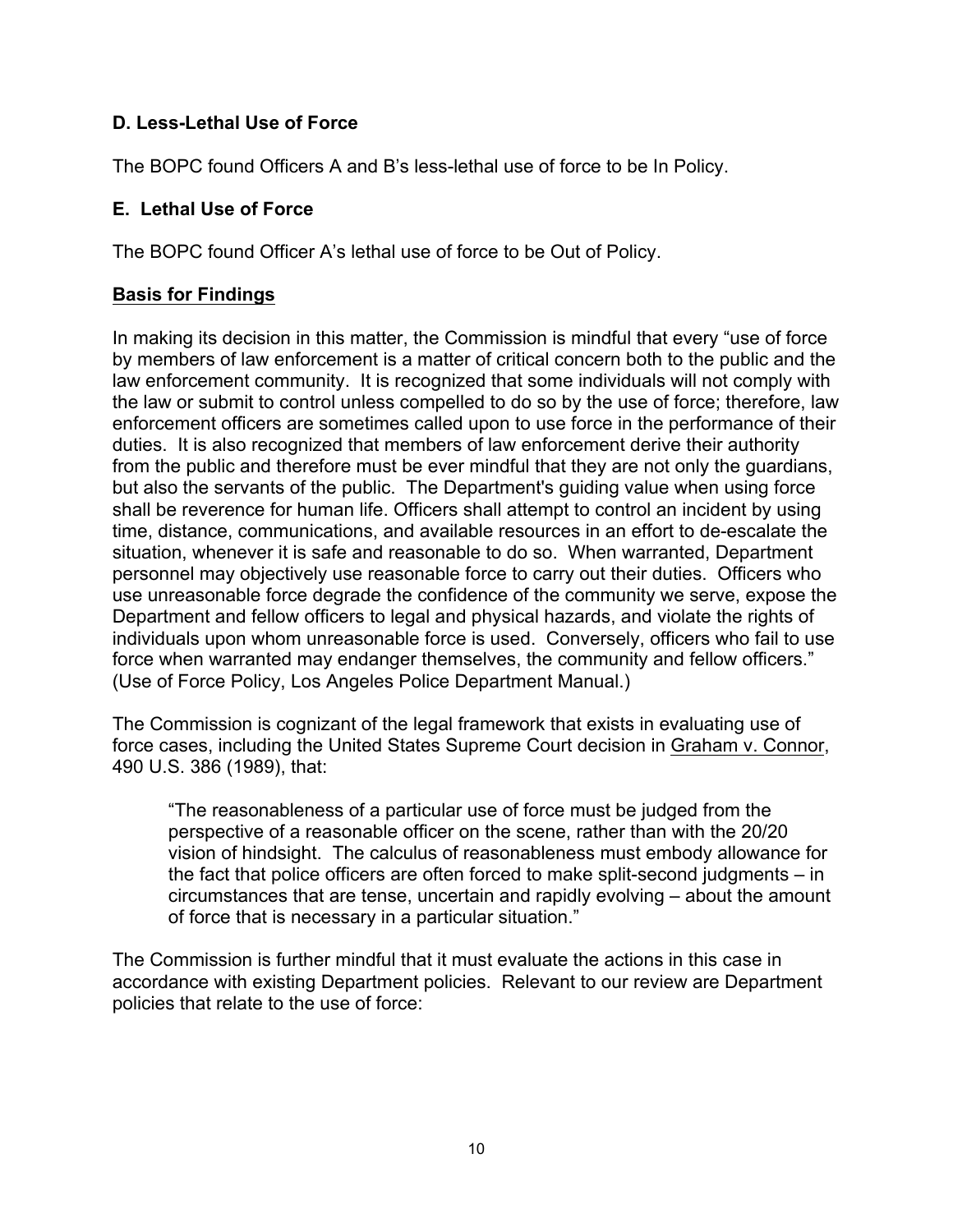Law enforcement officers are authorized to use deadly force to:

- Protect themselves or others from what is reasonably believed to be an imminent threat of death or serious bodily injury; or
- Prevent a crime where the suspect's actions place person(s) in imminent jeopardy of death or serious bodily injury; or
- Prevent the escape of a violent fleeing felon when there is probable cause to believe the escape will pose a significant threat of death or serious bodily injury to the officer or others if apprehension is delayed. In this circumstance, officers shall to the extent practical, avoid using deadly force that might subject innocent bystanders or hostages to possible death or injury.

The reasonableness of an Officer's use of deadly force includes consideration of the officer's tactical conduct and decisions leading up to the use of deadly force. (Use of Force Policy, Los Angeles Police Department Manual.)

An officer's decision to draw or exhibit a firearm should be based on the tactical situation and the officer's reasonable belief that there is a substantial risk that the situation may escalate to the point where deadly force may be justified. (Los Angeles Police Department Manual.)

Tactical de-escalation involves the use of techniques to reduce the intensity of an encounter with a subject and enable an officer to have additional options to gain voluntary compliance or mitigate the need to use a higher level of force while maintaining control of the situation. Tactical de-escalation does not require that an officer compromise his or her safety or increase the risk of physical harm to the public. De-escalation techniques should only be used when it is safe and prudent to do so. (Tactical De-Escalation Techniques, October 2016.)

# **A. Tactics**

• During its review of this incident, the BOPC noted the following tactical considerations:

# **A. Tactical De-Escalation**

Officers A and B did not effectively utilize tactical de-escalation techniques during the incident.

In this case, Officers A and B did not formulate a tactical plan prior to encountering the Subject. Upon arrival at the scene, neither officer obtained details about the incident or about the Subject from the staff at the facility. Upon observing the Subject, the officers did not properly assess the threat that he posed to them – i.e., the Subject's size in relation to their own, his noncompliance with their commands, and his escalating aggressive behavior toward them.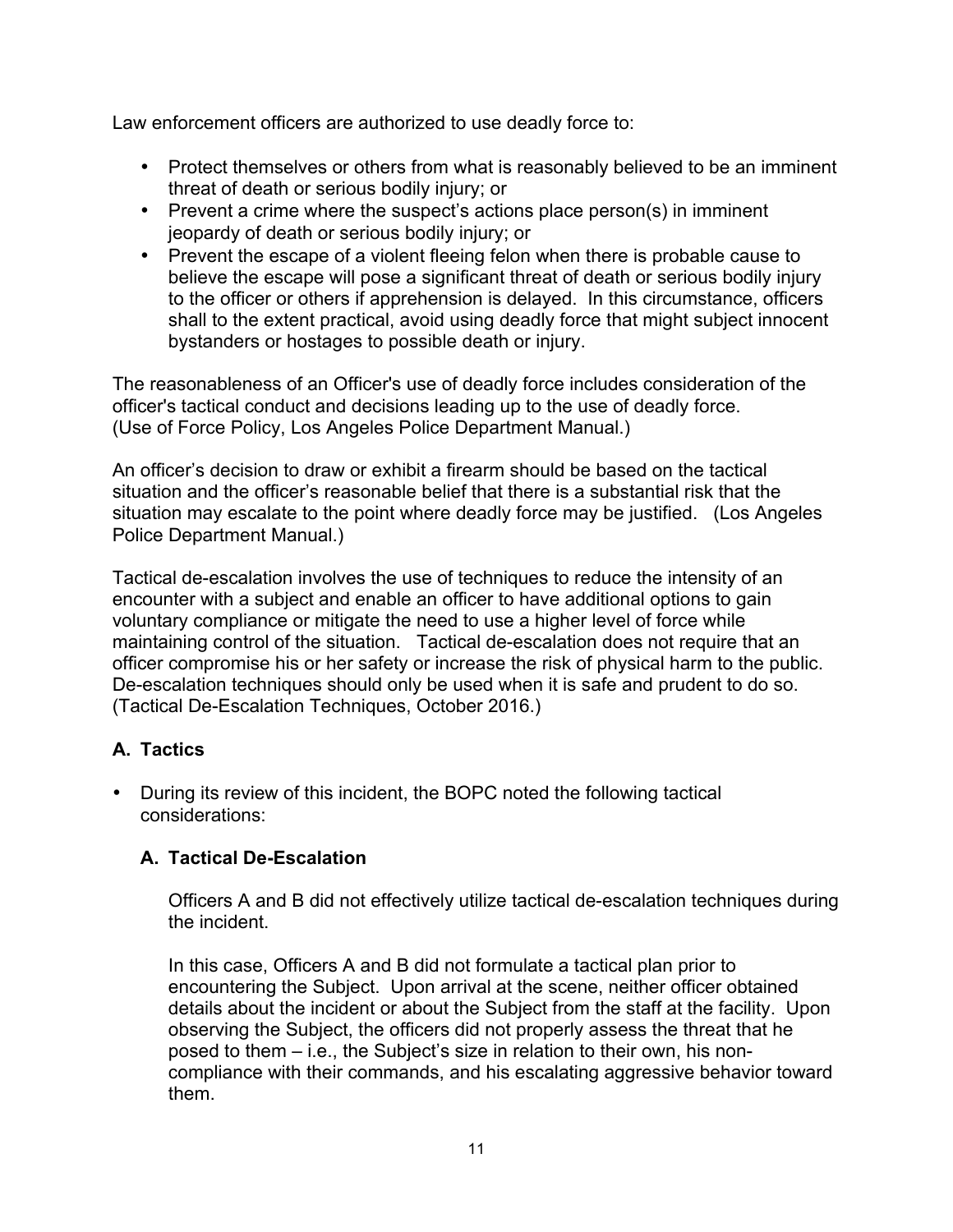The BOPC was critical of the officers' lack of utilizing time in order to redeploy, their delay in requesting additional resources, and their inadequate maintenance of lines of communication with the Subject prior to attempting to handcuff him. By not observing the warning signs of a potentially violent Subject, the officers acted too quickly and placed themselves at a tactical disadvantage during the incident.

Based on the totality of the circumstances, the BOPC determined that the officers' actions of not formulating a tactical plan, not assessing the Subject's threat level, not redeploying, and not utilizing time to request and wait for additional resources was a substantial deviation, without justification, from approved Department tactical training.

## **B. Profanity**

The investigation revealed that Officers A and B used profanity while giving the Subject commands and throughout their contact with him. Although the officers indicated that their use of profanity was intended to establish greater command presence due to the Subject not complying with their commands, Officers A and B were reminded that the use of profanity may unnecessarily escalate the situation.

## **C. Proper Use of TASER in Drive-Stun Mode**

The investigation revealed that Officer A removed the cartridge from the TASER prior to activating his/her TASER in drive-stun mode. Officer A was reminded that to maximize the effectiveness of the TASER, the cartridge should remain attached to the TASER. Generally, after the TASER cartridge is discharged on the Subject, then the TASER can be applied in what is referred to as a threepoint drive-stun to an area of the body away from the probe impact site to maximize the effect of the Neural [sic] Muscular Incapacitation (NMI). It was also noted that Officer B activated his/her TASER in probe mode from a distance of approximately one foot. TASER applications are most effective when discharged in probe mode from a distance of seven to 15 feet, as the spread of the probe darts maximizes the effectiveness of NMI. The three-point drive-stun is the recommended mode for instances where a TASER must be utilized in close proximity to a Subject.

The above topics were to be discussed at the Tactical Debrief.

• The evaluation of tactics requires that consideration be given to the fact that officers are forced to make split-second decisions under very stressful and dynamic circumstances. Tactics are conceptual and intended to be flexible and incident specific, which requires that each incident be looked at objectively and the tactics be evaluated based on the totality of the circumstances.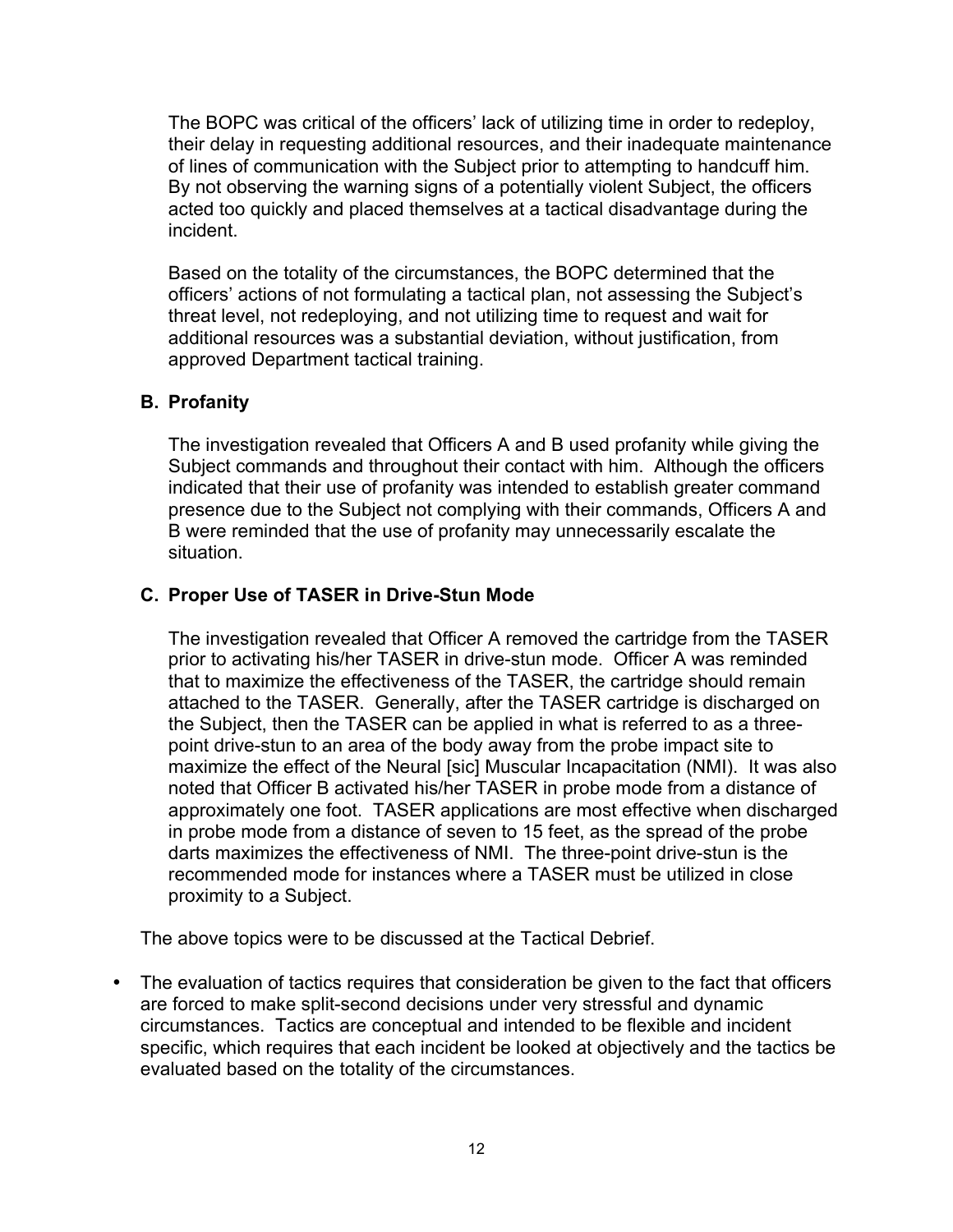Each tactical incident also merits a comprehensive debriefing. In this case, there were identified areas where improvement could be made. A Tactical Debrief is the appropriate forum for the involved personnel to discuss individual actions that took place during this incident.

In conducting an objective assessment of this case, the BOPC determined that the tactics utilized by Officers A and B substantially, and unjustifiably, deviated from approved Department tactical training, thus requiring a finding of Administrative Disapproval.

### **B. Drawing/Exhibiting**

• According to Officer A, he/she observed Officer B on the ground in a defensive position, with the Subject standing over Officer B, throwing massive punches at high velocity to Officer B's face. The Subject was severely punching Officer B in the head. While the Subject was punching Officer B, the chain of the handcuffs was also hitting Officer B. Based upon his/her observations and belief that the Subject was trying to kill Officer B or cause as much serious bodily injury to Officer B as he could, Officer A drew his/her service pistol and pointed it at the Subject.

Based on the totality of the circumstances, the BOPC determined that an officer with similar training and experience as Officer A, while faced with similar circumstances, would reasonably believe that there was a substantial risk the situation may escalate to the point where deadly force may be justified.

Therefore, the BOPC found Officer A's drawing and exhibiting of a firearm to be In Policy.

#### **C. Non-Lethal Use of Force**

• **Officer A –** (firm grips, physical force, and bodyweight)

According to Officer A, he/she and Officer B approached the Subject because he was not complying, and they wanted to control the situation. Officer A grabbed the Subject's right arm, and Officer B grabbed his left arm. The officers then pinned the Subject against a wall. Officer A handcuffed the Subject's right wrist and attempted to pull the Subject's hand behind his back to handcuff the left wrist. The Subject began to resist and pulled his arm away from Officer B.

According to Officer A, when he/she observed Officer B struggling to control the Subject's right arm, he/she (Officer A) obtained a second pair of handcuffs and attempted to connect the handcuffs together in order to handcuff the Subject's left wrist. The Subject continued to struggle and faced the officers. The officers told the Subject to relax and stop resisting, but they could not control his arms. Again, the officers pushed the Subject against the wall as a controlling agent.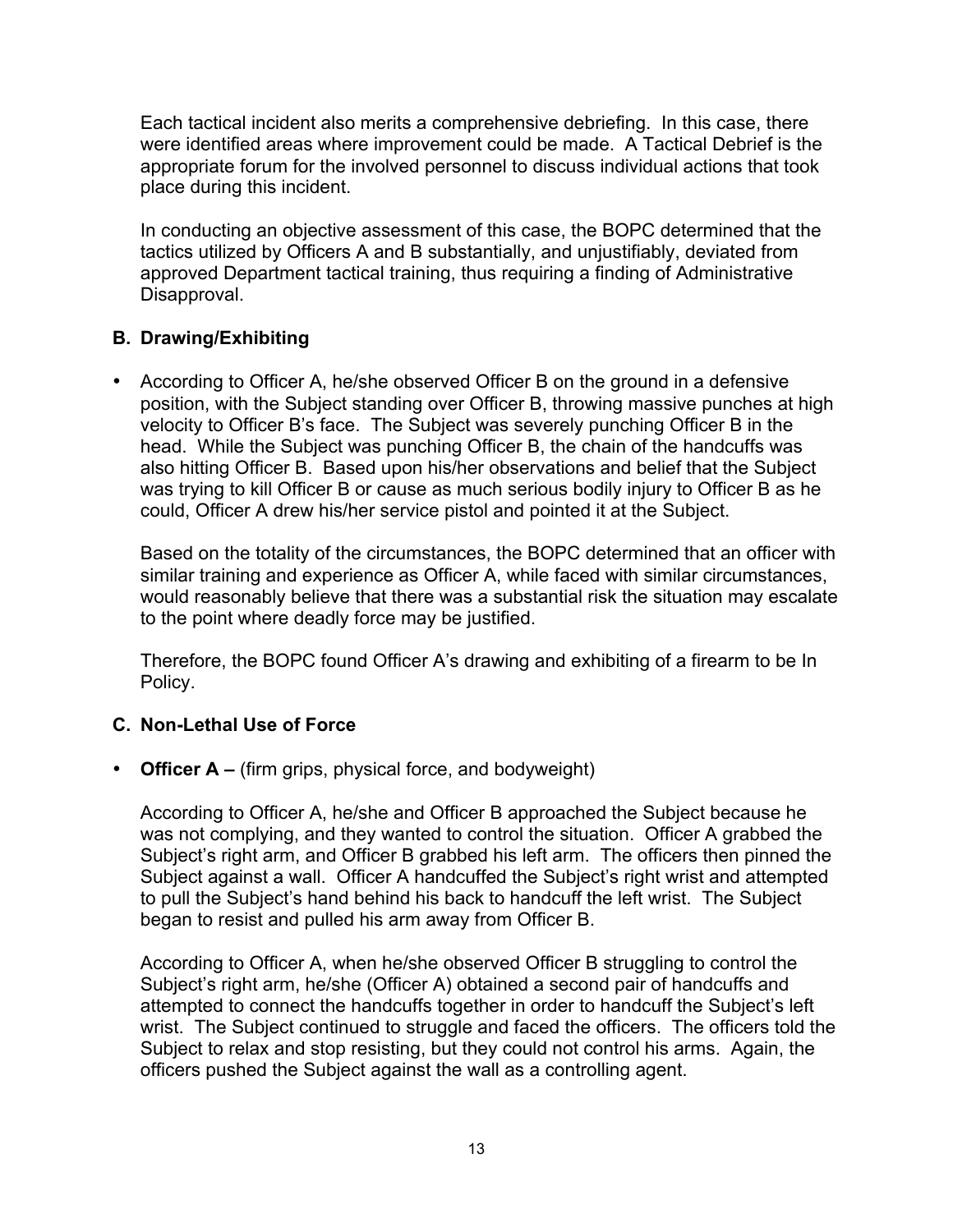• **Officer B –** (firm grips, joint lock, and bodyweight)

According to Officer B, Officer A handcuffed the Subject's right wrist. When Officer B grabbed the Subject's left wrist, the Subject tensed up and pulled his arm away. Officer B used a finger flex and gave the Subject commands to stop tensing up, but the Subject resisted the whole time. Additionally, Officers A and B pushed the Subject against the wall to use it as a controlling agent.

Based upon the totality of the circumstances, the BOPC determined that an officer with similar training and experience as Officers A and B, while faced with similar circumstances, would believe that the same applications of non-lethal force would be reasonable to overcome the Subject's resistance as he had physically resisted the officers' attempts to take him into custody.

Therefore, the BOPC found Officers A and B's non-lethal use of force to be objectively reasonable and In Policy.

#### **D. Less-Lethal Use of Force**

• **Officer A –** (TASER, two five-second activations in drive-stun mode)

According to Officer A, he/she obtained his/her TASER, removed the cartridge, and warned the Subject that he/she was going to tase him, though he/she did not. Officer B then removed and discharged his/her TASER on the Subject in probe mode, which was ineffective. Officer A then activated his/her TASER in drive stun mode on the Subject's back. Officer A released the Subject and then activated his/her TASER a second time on the Subject's back.

• **Officer B –** (TASER, five five-second activations in probe mode)

According to Officer B, he/she drew his/her TASER with his/her left hand while still attempting to control the Subject's arm with his/her right hand. The Subject struck Officer B in the face with his elbow. Officer B advised Officer A that he/she (Officer B) was going to tase the Subject and then discharged his/her TASER in probe mode into the Subject's back.

According to Officer B, he/she observed the Subject punch Officer A an unknown number of times. Officer B could not see what happened to Officer A, so Officer B activated his/her TASER a second time. The Subject then turned toward Officer B and began punching him/her in the face with a fist, while simultaneously grabbing his/her TASER with his left hand. The Subject turned the TASER towards Officer B's face, and Officer B activated the TASER a third time to prevent the Subject from getting control of the TASER and using it on him/her.

The investigation revealed that Officer B's TASER was activated a total of five times during the incident. According to Officer B, he/she activated his/her TASER a total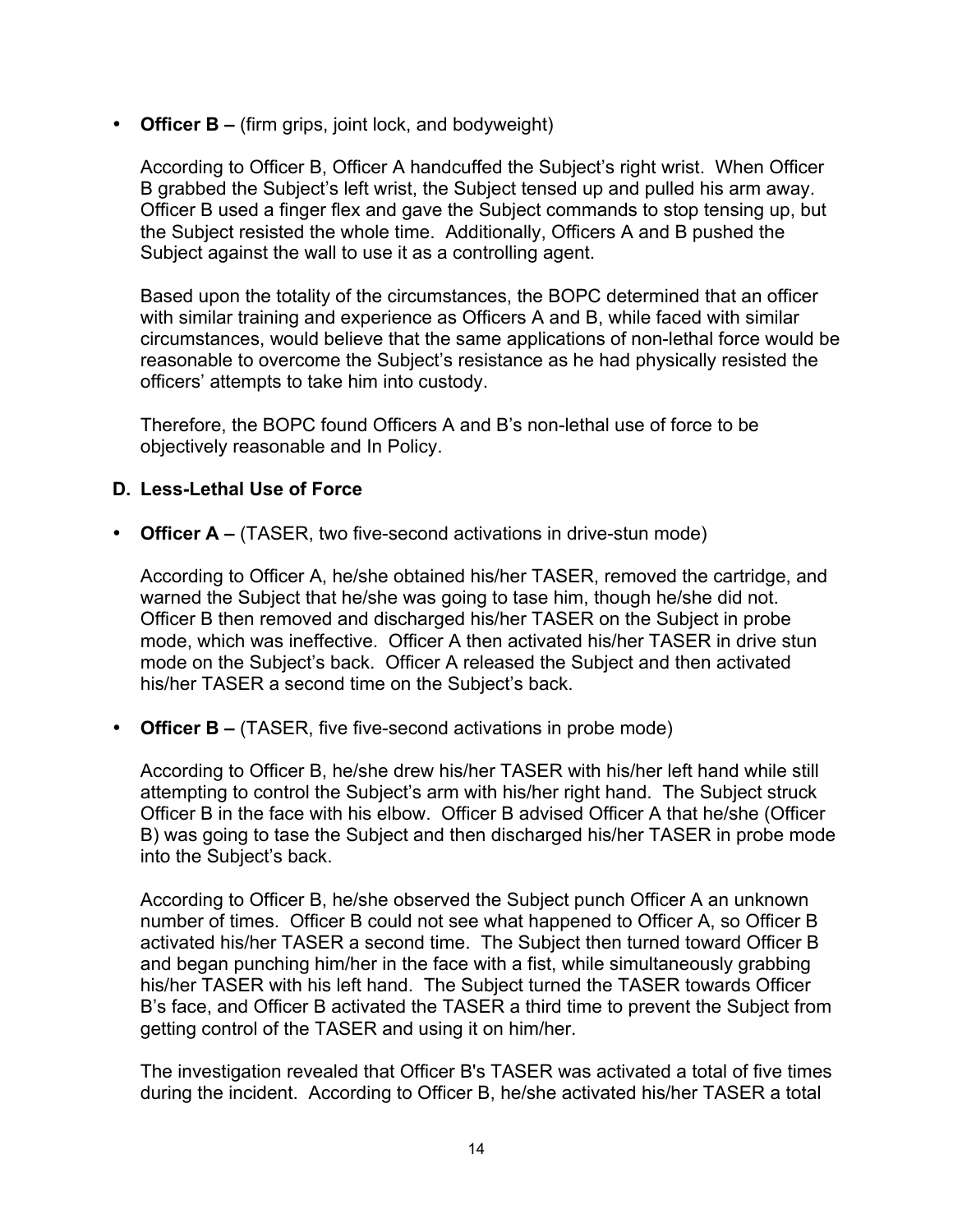of three times. The investigation was not able to definitively determine who activated Officer B's TASER the last two times (the fourth and fifth activations), as Officer B and the Subject were struggling for control of the TASER.

Based on the totality of the circumstances, the BOPC determined that an officer with similar training and experience as Officers A and B, while faced with similar circumstances, would believe that the same applications of less-lethal force would be reasonable to protect themselves and to effect the Subject's arrest. The Subject physically resisted the officers' attempts to take him into custody and escalated the incident by physically assaulting the officers.

Therefore, the BOPC found Officers A and B's less-lethal use of force to be objectively reasonable and In Policy.

### **E. Lethal Use of Force**

• **Officer A** – (pistol, five rounds)

According to Officer A, Officer B was not able to successfully defend himself/herself from the Subject's strikes due to the Subject's physical size as well as his standing position over him/her (Officer B). Officer A believed that if he/she (Officer A) waited longer, the next punch could have been a deadly one. Officer A believed he/she fired approximately four rounds from his/her service pistol at the Subject to stop him from causing serious bodily injury and/or death to Officer B.

The Force Investigation Division (FID) investigation revealed that Officer A fired five rounds at the Subject, from an approximate distance of five to seven feet, in rapid succession. Officer A fired his/her first round at the Subject as he was punching Officer B. Officer A indicated that he/she assessed after firing each of rounds one through four and continued to fire because the Subject continued to punch Officer B. As Officer A fired his/her fifth round, the Subject stopped his assault on Officer B and fell back and away from Officer B. According to Officer A, he/she briefly assessed between all the rounds fired, taking into consideration the exigent circumstances and the likelihood that Officer B was going to suffer serious bodily injury and/or death.

Due to noise reverberation inside the locker room, FID detectives were unable to measure the time lapse between each round fired. The total time between Officer A's first and last rounds was determined to be approximately three seconds.

In its evaluation of the reasonableness of the use of deadly force by Officer A, the BOPC considered both the circumstances facing Officer A at the time the OIS occurred and the series of tactical decisions that were made leading up to the OIS.

The BOPC noted that Officer A used deadly force at a time when, as supported by the accounts of two independent witnesses, he/she and Officer B were being assaulted by the Subject. At that time, the violence of the Subject's assault relative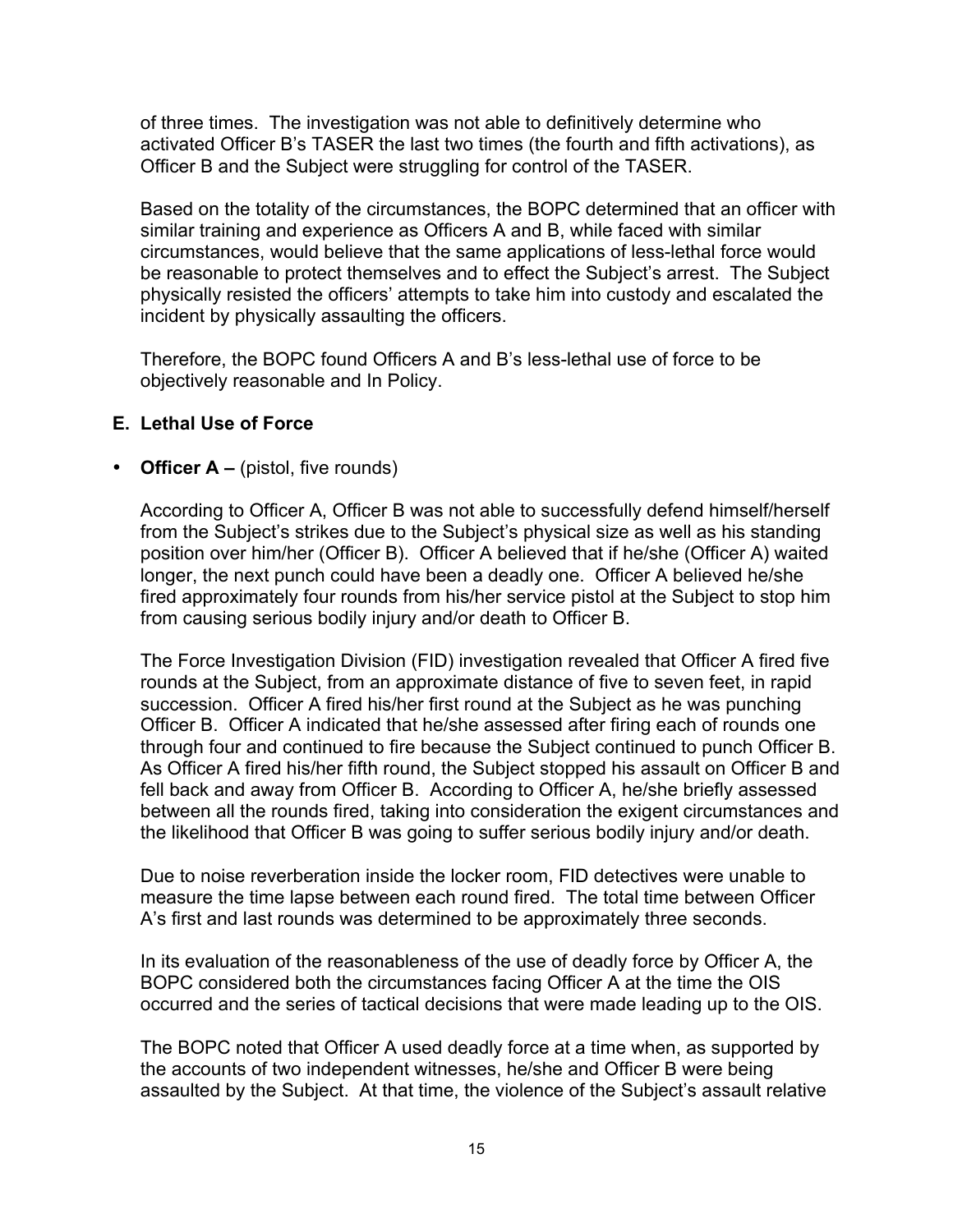to the officers' capacities to defend themselves was such that it was objectively reasonable to believe that there was an imminent threat to the officers of death or serious bodily injury.

The BOPC also noted that the violent conclusion to the encounter between the Subject and the officers followed a series of tactical decisions that were contrary to the Department's tactical training regarding de-escalation. As reflected in the analysis of the officers' tactics, identified concerns include the following:

- The officers did not formulate a tactical plan prior to encountering the Subject;
- Upon their arrival at the incident, the officers did not obtain details about the incident or the Subject from the staff at the facility;
- Upon observing the Subject, the officers did not properly assess the threat he posed to them, *i.e.*, the Subject's size in relation to theirs, the Subject's noncompliance, and the Subject's escalating aggressive behavior toward them;
- The officers did not use available time to redeploy;
- The officers did not use available time to request additional resources prior to attempting to handcuff the Subject; and,
- The officers did not observe warning signs that the Subject was potentially violent, and they acted too quickly, thereby placing themselves at a tactical disadvantage.

Once the officers had initiated physical contact with the Subject, it was readily apparent that the Subject's greater size and strength, in concert with his noncompliant behavior, would make it difficult, if not impossible, for the officers to accomplish their goal of handcuffing him. At that time during the incident, there was no exigency that required the officers to stay physically engaged with the Subject. Nevertheless, the officers did not take the opportunity to disengage from their physical struggle and redeploy in order to allow for the assembly of sufficient resources.<sup>1</sup> Rather, the officers stayed engaged as the situation continued to escalate, culminating in injurious assaults on both officers and the ultimate use of deadly force by Officer A.

The available evidence supports that Officer A's belief that there was an imminent threat of death or serious bodily injury at the time of the OIS was objectively reasonable. However, the tactical decisions made by Officer A leading up to the use of deadly force were at odds with tactical training. As a result of inappropriate tactical decision-making, Officers A and B were unnecessarily and foreseeably placed at a significant tactical disadvantage. This tactical disadvantage dangerously exposed the officers to the Subject's assaultive behavior, to which they were unable to respond effectively using non-lethal and less-lethal force. When assessed in light of the series of substandard tactical decisions leading up to Officer A's OIS, and the nexus between those decisions and the circumstances under which Officer A found

 $1$  Requests for an additional unit and, subsequently, for back-up were not broadcast until more than two minutes had passed from the start of the physical struggle.